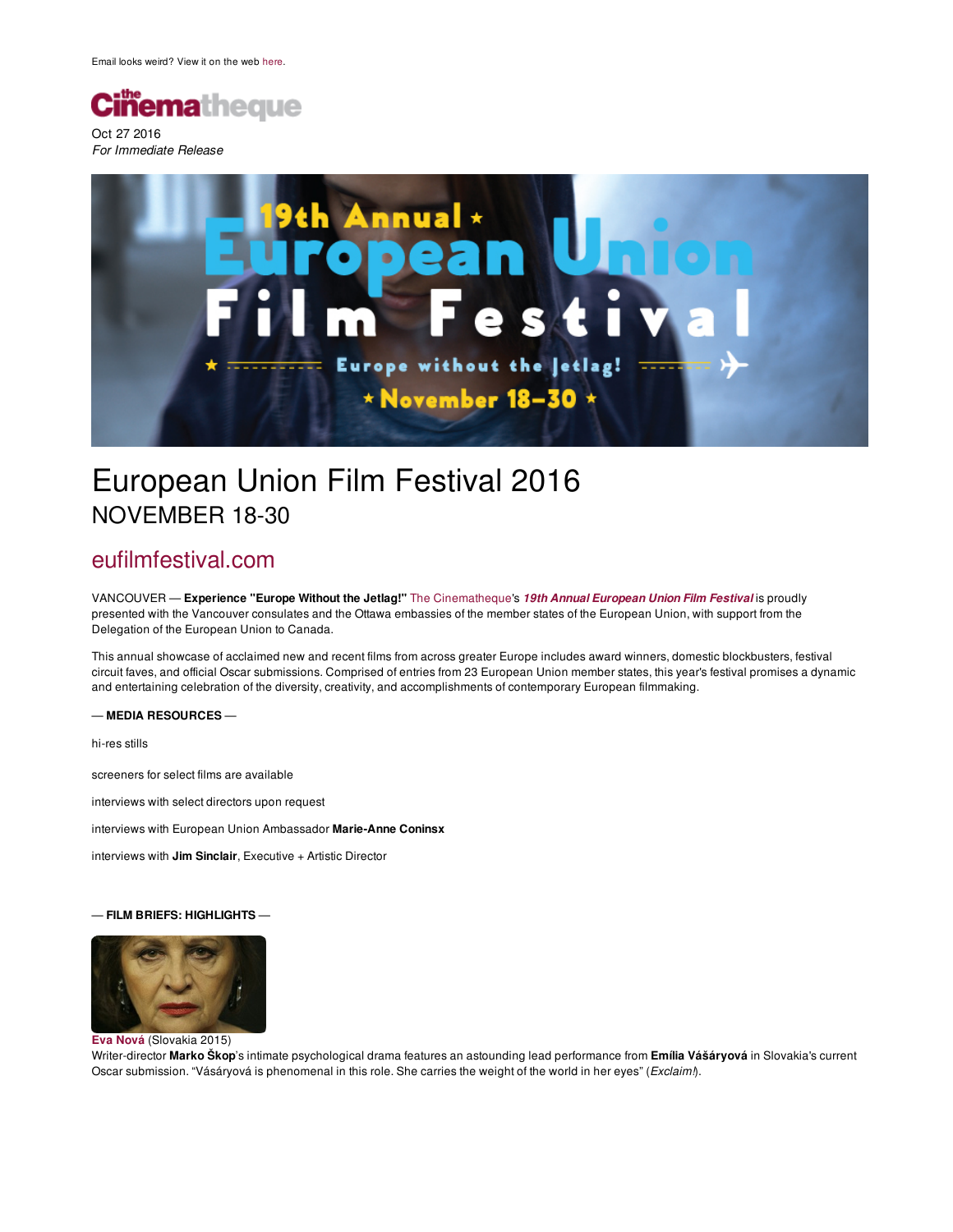

#### **[Irreplaceable](http://www.thecinematheque.ca/eufilmfestival/france-irreplaceable)** (France 2016)

Noted French leading man **François Cluzet** stars in an excellent, observational character drama about an "irreplaceable" country doctor and his replacement in this gentle, winning, well-judged drama. "The film bristles with humour, mostly drawn from life, and illuminating moments of irony" (*Hollywood Reporter*).



#### **[Underdog](http://www.thecinematheque.ca/eufilmfestival/sweden-underdog)** [\(Sweden](http://www.thecinematheque.ca/eufilmfestival/sweden-underdog) 2014)

A top-prize winner at the Chicago International Film Festival, the superb feature-film debut of novelist-turned-director **Ronnie Sandahl** is a doomed amour story set against the backdrop of Sweden's economic crisis. "An emotionally engaging ride ... an assured big-screen bow for both director and star" (*Hollywood Reporter*).



#### **In the [Crosswind](http://www.thecinematheque.ca/eufilmfestival/estonia-in-the-crosswind)** (Estonia 2014)

A festival darling that garnered prizes galore, writer-director-virtuoso **Martti Helde**'s astonishing first feature recalls the haunting history of Stalin's "ethnic cleansing" of Estonia with a beautiful painterly arthouse film. "One of the most courageous and intrinsically detailed feature debuts we've ever seen" (*IndieWire*).



#### **[Schmitke](http://www.thecinematheque.ca/eufilmfestival/czech-republic-schmitke)** (Czech [Republic](http://www.thecinematheque.ca/eufilmfestival/czech-republic-schmitke) 2014)

Something strange is afoot in this delicate, deliciously offbeat comedy-mystery from feature-debut director **Stepan Altrichter**. "Altrichter demonstrates a knack for great visual and aural storytelling" (*Hollywood Reporter*).



#### **Kaisa's [Enchanted](http://www.thecinematheque.ca/eufilmfestival/finland-kaisas-enchanted-forest) Forest** (Finland 2016)

Sámi filmmaker **Katja Gauriloff**'s sublime documentary, "set in the interface of truth and fiction," spins an enchanting tale in which a Swiss writer discovers the myths and legends of Finland's indigenous Sámi people. "Delightful and distinctive ...Enchanting is indeed the operative word for *Kaisa's Enchanted Forest*" (*Variety*).

#### — **FILM BRIEFS: REMAINING TITLES** —

#### **[Image](http://www.thecinematheque.ca/eufilmfestival/belgium-image)** (Belgium 2014)

The mean streets of Brussels are the setting, and **Martin Scorsese** is an avowed inspiration, for this timely, fast-paced drama about media ethics, immigration, and ethnic minorities from two up-and-coming directors now being courted by Hollywood.

#### **[Gelo](http://www.thecinematheque.ca/eufilmfestival/portugal-gelo)** (Portugal 2016)

*Pan's Labyrinth*'s **Ivana Baquero** returns to the realm of fantasy in father/son duo **Gonçalo** and **Luís Galvão Teles**'s heady debut feature.

#### **Silent [Heart](http://www.thecinematheque.ca/eufilmfestival/denmark-silent-heart)** (Denmark 2014)

Danish veteran **Bille August**'s latest is a moving domestic drama that addresses the issue of assisted suicide.

#### **The Move of the [Penguin](http://www.thecinematheque.ca/eufilmfestival/italy-the-move-of-the-penguin)** (Italy 2013)

The directorial debut of award-winning Italian screen actor **Claudio Amendola** is an affable, underdog sports dramedy.

#### **[Exiled](http://www.thecinematheque.ca/eufilmfestival/latvia-exiled)** (Latvia 2016)

This high-profile, fiction-feature debut from **Dāvis Sīmanis Jr.** is based on historical events that befell Courland in WWI.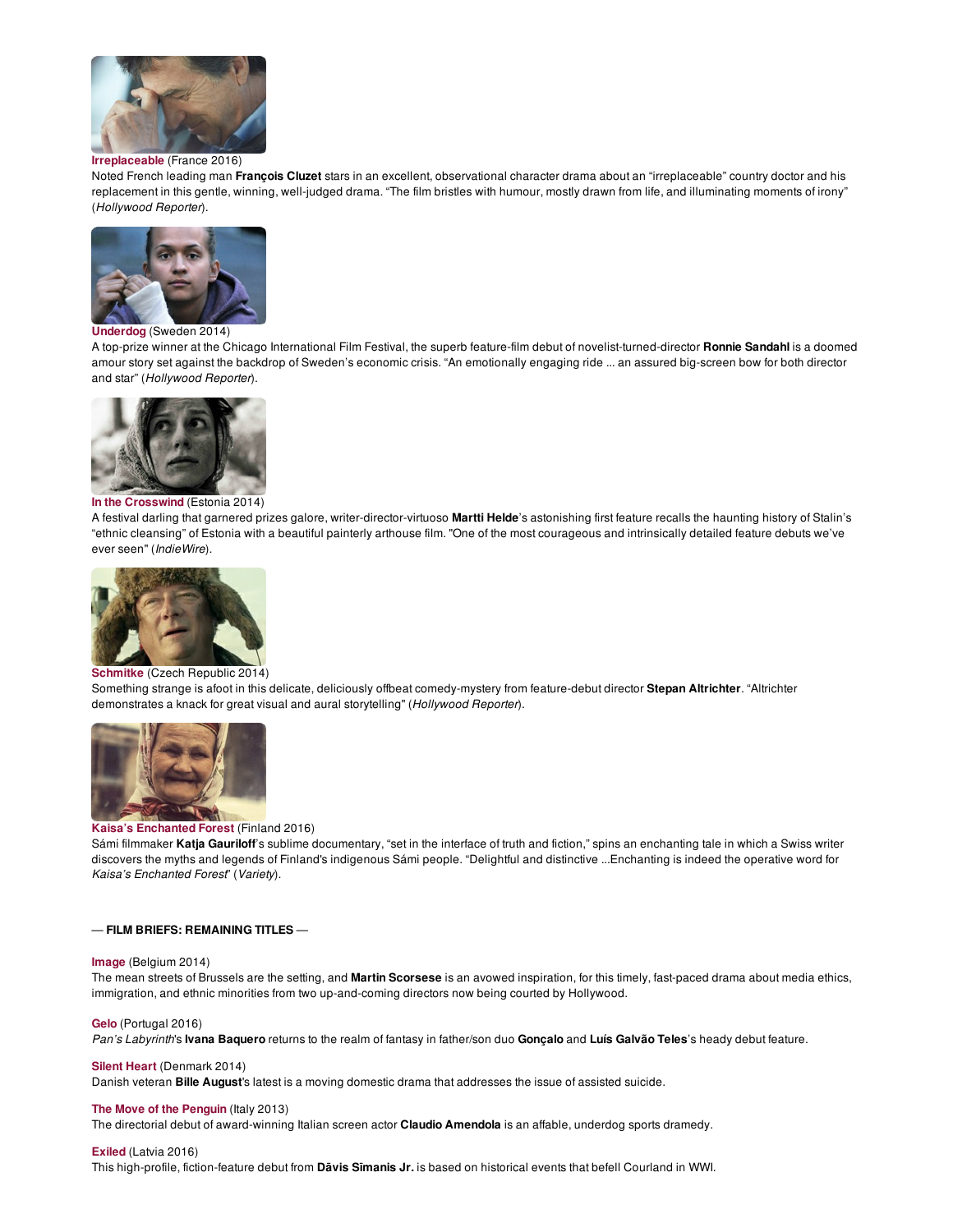**One [Shot](http://www.thecinematheque.ca/eufilmfestival/croatia-one-shot)** (Croatia 2013)

A single mother accidentally shoots and kills a stranger in writer-director **Robert Orhel**'s psychological crime drama.

**Family [Member](http://www.thecinematheque.ca/eufilmfestival/cyprus-family-member)** (Cyprus 2015)

Humour and pathos mark this comedy-drama rooted in a family's wily scheme to make ends meet.

**While Aya Was [Sleeping](http://www.thecinematheque.ca/eufilmfestival/bulgaria-while-aya-was-sleeping)** (Bulgaria 2016)

**A Noble [Intention](http://www.thecinematheque.ca/eufilmfestival/netherlands-a-noble-intention)** (Netherlands 2015)

A seven-year-old daughter has a leading role to play in the recovery of her father's dignity in this prize-winning film.

**[Family](http://www.thecinematheque.ca/eufilmfestival/germany-family-party) Party** (Germany 2015) A family get-together becomes a festival of dark farce in German director **Lars Kraume**'s spirited ensemble dramedy.

**Joram Lürsen**'s lavish, period-perfect costume drama is based on the eponymous bestselling Dutch novel.

**Mom and Other [Loonies](http://www.thecinematheque.ca/eufilmfestival/hungary-mom-and-other-loonies-in-the-family) in the Family** (Hungary 2015) **Ibolya Fekete** returns to feature-filmmaking with a personal work tracing a chaotic century of Hungarian history.

**[Santa](http://www.thecinematheque.ca/eufilmfestival/lithuania-santa)** (Lithuania 2014) Lithuanian writer-director **Marius Ivaškevičius** graduated from shorts to feature with this affecting, Yuletide-themed family drama.

**My [Name](http://www.thecinematheque.ca/eufilmfestival/ireland-my-name-is-emily) is Emily** (Ireland 2015)

Harry Potter alumnus Evanna Lynch and Ben Wheatley favourite Michael Smiley (Kill List, A Field in England) star in this acclaimed debut feature from best-selling Irish author **Simon Fitzmaurice**, an intelligent, uplifting, coming-of-age road movie

#### **[Tomorrow](http://www.thecinematheque.ca/eufilmfestival/luxembourg-tomorrow-after-the-war) After the War** (Luxembourg 2015)

Director **Christophe Wagner** (*Blind Spot*) returns to EUFF with an intense wartime thriller set in the twilight of WWII.

**[Live](http://www.thecinematheque.ca/eufilmfestival/romania-live)** (Romania 2015)

Veteran Romanian producer **Vlad Păunescu** proves his aptitude for the director's chair with this polished, moody thriller set in the dog-eat-dog world of tabloid journalism.

#### **Hanna's [Sleeping](http://www.thecinematheque.ca/eufilmfestival/austria-hannas-sleeping-dogs) Dogs** (Austria 2016)

The sleeping dogs of family history awake in the latest from Austrian writer-director **Andreas Gruber**.

#### **[Dual](http://www.thecinematheque.ca/eufilmfestival/slovenia-dual)** (Slovenia 2013)

Slovene director **Nejc Gazvoda** (*A Trip*) deftly sidesteps any sophomore slumps with this playful, sensitively-shot lesbian love story.

#### — **SCREENINGS** —

**Eva [Nová](http://www.thecinematheque.ca/eufilmfestival/slovakia-eva-nova)** (Slovakia) Friday, November 18 – 6:30 pm

**[Image](http://www.thecinematheque.ca/eufilmfestival/belgium-image)** (Belgium) Friday, November 18 – 8:35 pm

**[Irreplaceable](http://www.thecinematheque.ca/eufilmfestival/france-irreplaceable)** (France) Saturday, November 19 – 6:30 pm

**[Gelo](http://www.thecinematheque.ca/eufilmfestival/portugal-gelo)** (Portugal) Saturday, November 19 – 8:30 pm

**Silent [Heart](http://www.thecinematheque.ca/eufilmfestival/denmark-silent-heart)** (Denmark) Sunday, November 20 – 6:00 pm

**The Move of the [Penguin](http://www.thecinematheque.ca/eufilmfestival/italy-the-move-of-the-penguin)** (Italy) Sunday, November 20 – 8:00 pm

**[Exiled](http://www.thecinematheque.ca/eufilmfestival/latvia-exiled)** (Latvia) Monday, November 21 – 6:30 pm

**One [Shot](http://www.thecinematheque.ca/eufilmfestival/croatia-one-shot)** (Croatia) Monday, November 21 – 8:30 pm

**Family [Member](http://www.thecinematheque.ca/eufilmfestival/cyprus-family-member)** (Cyprus) Wednesday, November 23 – 6:30 pm

**[Underdog](http://www.thecinematheque.ca/eufilmfestival/sweden-underdog)** (Sweden) Wednesday, November 23 – 8:30 pm

**In the [Crosswind](http://www.thecinematheque.ca/eufilmfestival/estonia-in-the-crosswind)** (Estonia) Thursday, November 24 – 6:30 pm

**While Aya Was [Sleeping](http://www.thecinematheque.ca/eufilmfestival/bulgaria-while-aya-was-sleeping)** (Bulgaria) Thursday, November 24 – 8:15 pm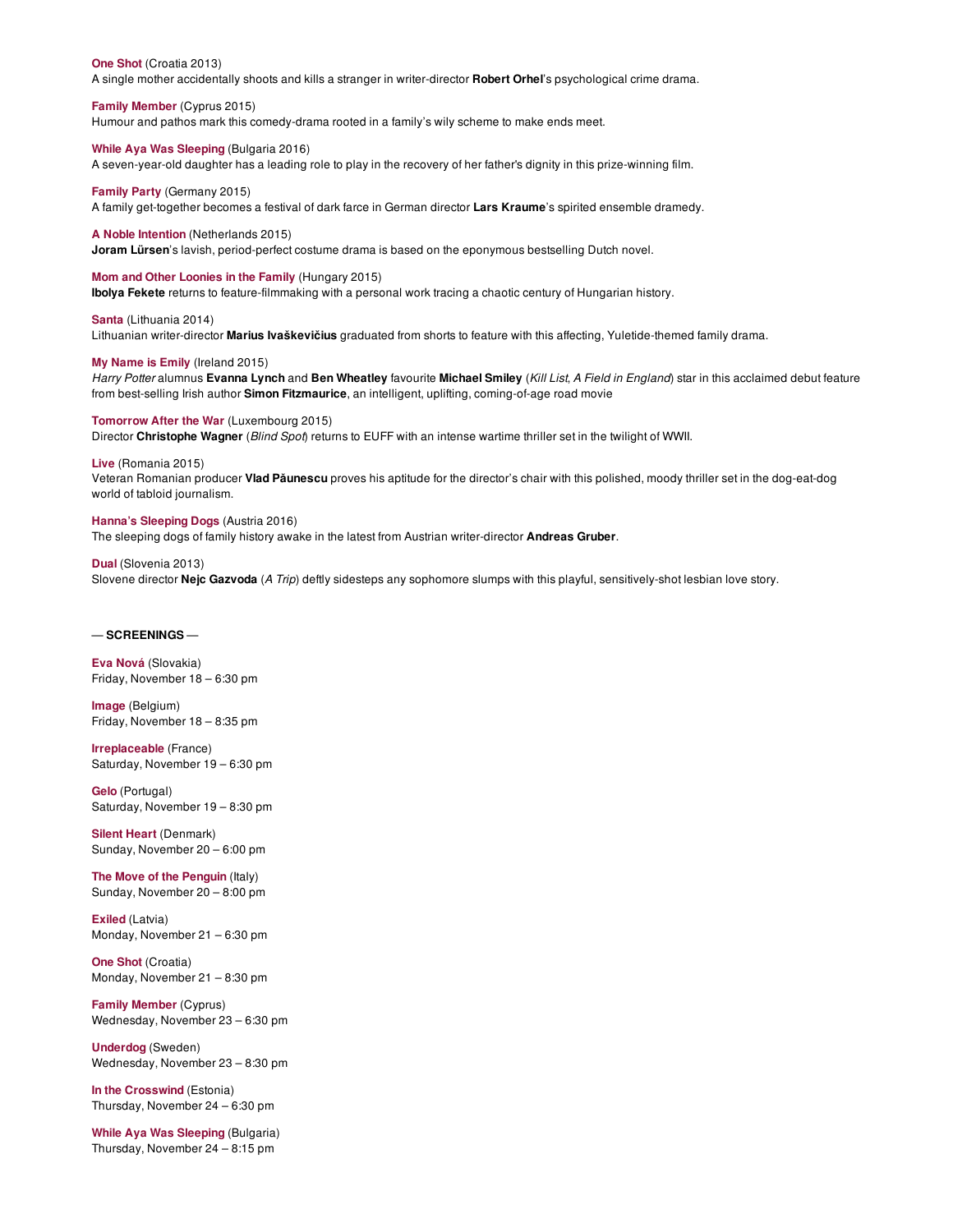**[Family](http://www.thecinematheque.ca/eufilmfestival/germany-family-party) Party** (Germany) Friday, November 25 – 6:30 pm

**[Schmitke](http://www.thecinematheque.ca/eufilmfestival/czech-republic-schmitke)** (Czech Republic) Friday, November 25 – 8:20 pm

**A Noble [Intention](http://www.thecinematheque.ca/eufilmfestival/netherlands-a-noble-intention)** (Netherlands) Saturday, November 26 – 6:00 pm

**Mom and Other [Loonies](http://www.thecinematheque.ca/eufilmfestival/hungary-mom-and-other-loonies-in-the-family) in the Family** (Hungary) Saturday, November 26 – 8:15 pm

**[Santa](http://www.thecinematheque.ca/eufilmfestival/lithuania-santa)** (Lithuania) Sunday, November 27 – 4:00 pm

**Kaisa's [Enchanted](http://www.thecinematheque.ca/eufilmfestival/finland-kaisas-enchanted-forest) Forest** (Finland) Sunday, November 27 – 6:00 pm

**My [Name](http://www.thecinematheque.ca/eufilmfestival/ireland-my-name-is-emily) is Emily** (Ireland) Sunday, November 27 – 7:45 pm

**[Tomorrow](http://www.thecinematheque.ca/eufilmfestival/luxembourg-tomorrow-after-the-war) After the War** (Luxembourg) Monday, November 28 – 6:30 pm

**[Live](http://www.thecinematheque.ca/eufilmfestival/romania-live)** (Romania) Monday, November 28 – 8:30 pm

**Hanna's [Sleeping](http://www.thecinematheque.ca/eufilmfestival/austria-hannas-sleeping-dogs) Dogs** (Austria) Wednesday, November 30 – 6:30 pm

**[Dual](http://www.thecinematheque.ca/eufilmfestival/slovenia-dual)** (Slovenia) Wednesday, November 30 – 8:50 pm

#### **About the Delegation of the European Union to Canada**

Established in 1976, the European Union Delegation to Canada is a fully-fledged diplomatic mission and maintains an open dialogue with different sectors of the Canadian society by engaging in various public diplomacy activities designed to enhance the knowledge and understanding of the European Union as well as EU-Canada relations. Canada and the European Union are natural partners whose close cultural and historic ties are defined by shared interests in defending democratic institutions, human rights, international rule of law and multilateral solutions to global problems.

**\$11 Adult \$9 Senior/Student \$16 Adult Double Bill \$14 Senior/Student Double Bill**

RESTRICTED TO 18+ \$3 annual membership required

— **SOCIAL MEDIA** —

**Series Hashtag:** #EUFF2016 **Twitter:** @theCinematheque **Facebook:** /theCinematheque

**The Cinematheque** 1131 Howe Street, Vancouver 24hr Film Infoline: 604 688 FILM

-30-



#### **MEDIA CONTACT**

Lizzie Brotherston | Communications + Marketing | [lizzie@theCinematheque.ca](mailto:lizzie@theCinematheque.ca)